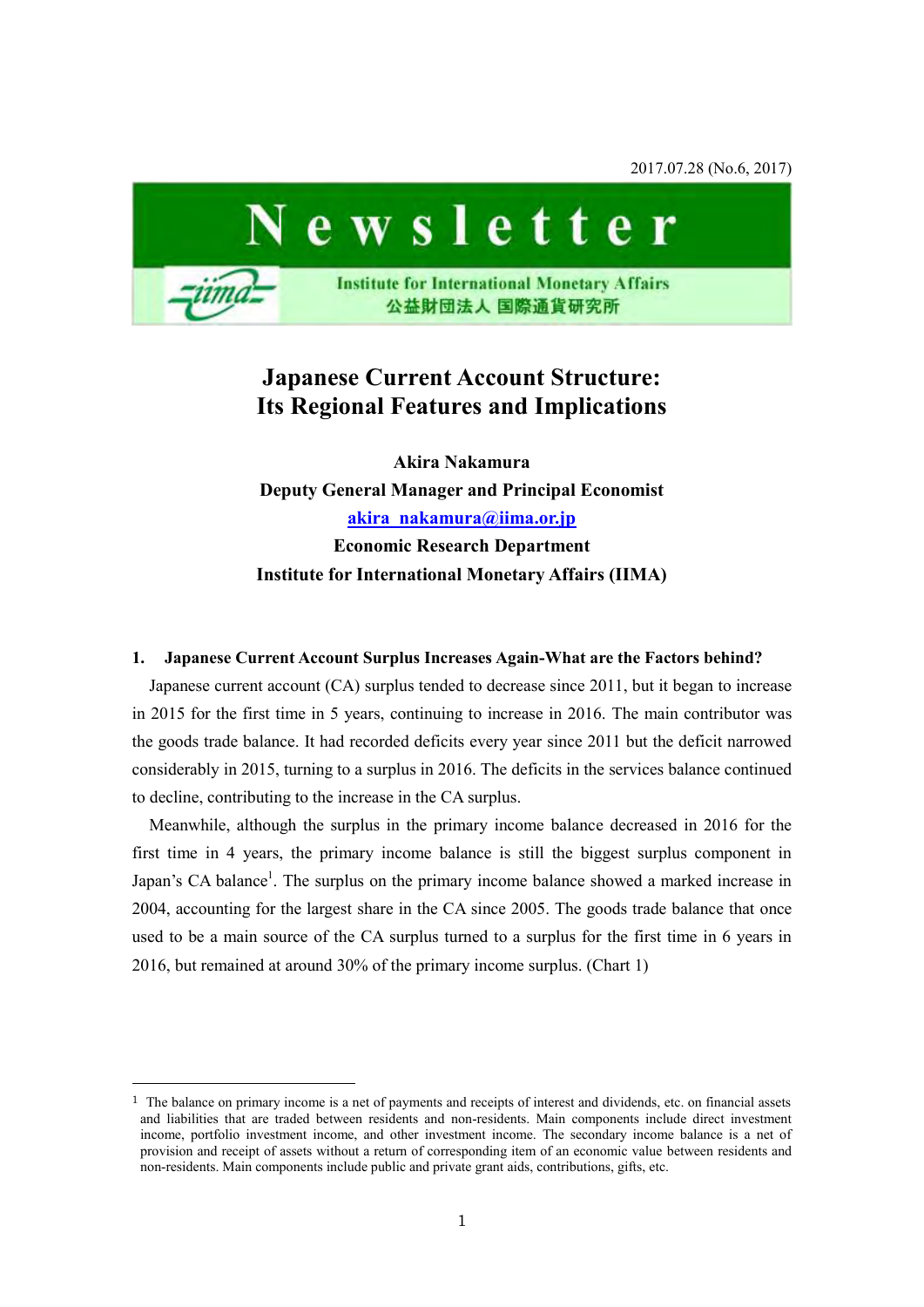

Chart 1:Development of Japanese Current Account Balance

(Source) Ministry of Finance: "Balance of Payments Statistics"

### **2. Japanese Current Account Balance by Region**

As is seen above, in the current account of Japan, the surplus in primary income balance has been growing to a substantial magnitude, while the goods trade balance remains relatively small although it turned to a surplus from deficits in the previous several years. Such a feature of the current account is not necessarily seen in all the regions, however.

Chart 2 depicts the pattern of the CA balance in 2016 broken down into four regions of the U.S., Asia, the EU, and other. Among the regions Japan has a CA surplus with, the primary income surplus accounted for the largest share for Asia and the EU with the good trade surplus accounting for less than half of the CA surplus, respectively. They show almost the same pattern as the aggregated balance for the world.

On the other hand, as for the U.S with which Japan has the largest CA surplus, the goods trade surplus of ¥8.9 trillion far exceeded the primary income surplus of ¥6.1 trillion, accounting for about 70% of the CA surplus. In contrast to the pattern for Asia and the EU, the current account with the U.S. shows a pattern similar to that Japan used to have before early 2000s.

The other region is represented by Middle East, Africa, Latin America, and the Pacific region which embrace many exporters of natural resources, and the current account with this region registered a deficit mainly due to a large deficit in the goods trade balance despite a surplus in the primary income balance.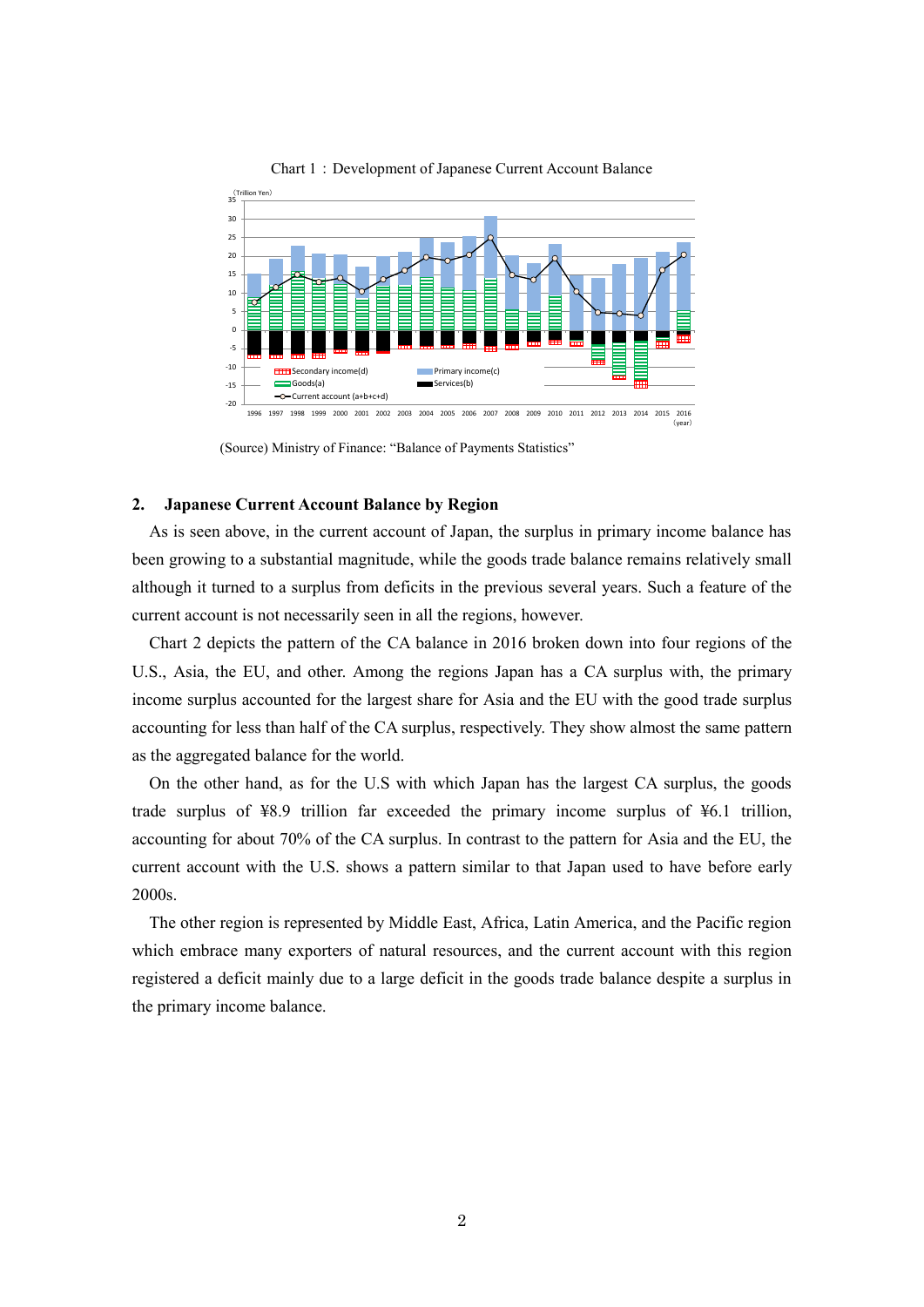

Chart 2: Current Account by Region (2016)

(Source) Ministry of Finance: "Balance of Payments Statistics"

# **3. Current Account Development with Major Trading Regions**

The characteristic aspects seen in the components of the CA surplus with the U.S. have little changed for the past10 years. Let us look at the development since 2005 for each region of the U.S., Asia, and the EU. For the U.S., the primary income surplus exceeded that of the trade surplus only except in 2009 when exports slowed down affected by the global financial crisis. In other years, the trade surplus continued to exceed the primary income surplus by around 40% on average. Although the primary income balance tended to increase, its pace remained slow, while the trade surplus continued to increase more rapidly. In contrast, for Asia and the EU, the share of the primary income surplus in the CA surplus expanded as it tended to increase (with Asia) or remained stable (with the EU), while the trade surplus tended to narrow, albeit in a fluctuating way.





(Source) Ministry of Finance: "Balance of Payments Statistics"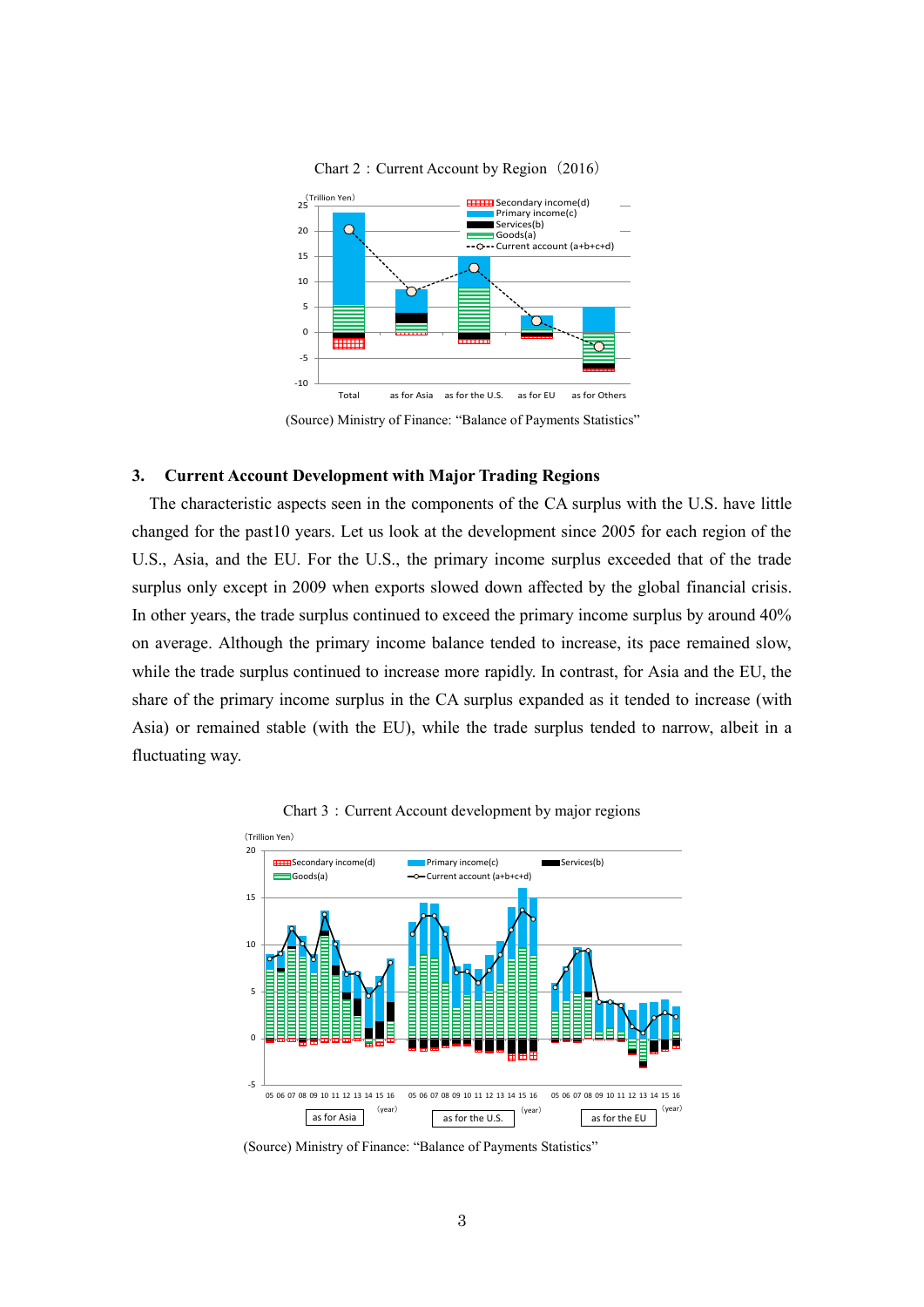## **4**. **Development of Local Sales by the Japanese Manufacturing Subsidiaries**

Japan's goods trade surplus with the U.S. is on a rising trend since 2010, still maintaining a relatively large magnitude. It is noteworthy, however, that the shift of production base to the U.S. by the Japanese manufacturers has made a significant progress pushed by the trade frictions that gained momentum in the 1970s and after.

Table 1 compares the exports from Japan with the local sales of subsidiaries of Japanese manufacturers by region. The local sales of Japanese subsidiaries of manufacturing industry in the U.S. have reached 1.5 times of Japanese exports to the U.S. and this ratio of local sales to exports largely exceeds that of 1.0 times for Asia and 0.6 times for the EU. The Japanese manufacturers have promoted local production in all over the world, but such a move has been especially pronounced in the U.S.

Especially among the three machinery categories which account for 76% of Japanese exports to the U.S., the ratio of local sales to exports of electrical machinery and transportation machinery reached a significant 1.7 times (Table 2). It means that in the electrical machinery and transportation machinery the local sales have shown a notable progress to reach almost twice their exports from Japan, with local production and sales substantially substituting Japanese exports.

| Japanese exports.                                                                                           |                |       |      |      |       |              |      |     |  |  |  |  |  |
|-------------------------------------------------------------------------------------------------------------|----------------|-------|------|------|-------|--------------|------|-----|--|--|--|--|--|
| Table 1: Japanese Exports and Local Sales of Japanese Subsidiaries (FY2015)                                 |                |       |      |      |       |              |      |     |  |  |  |  |  |
|                                                                                                             |                | Total | U.S. | Asia |       |              |      | EU  |  |  |  |  |  |
|                                                                                                             |                |       |      |      | China | ASEAN4 NIEs4 |      |     |  |  |  |  |  |
| Exports from Japan (1)                                                                                      | (Trillion Yen) | 74.1  | 15.1 | 39.2 | 13.0  | 7.1          | 15.9 | 8.1 |  |  |  |  |  |
| Local Sales of Subsidiaries of Japanese Manufacturers (2)                                                   | (Trillion Yen) | 73.6  | 22.8 | 40.1 | 17.7  | 12.7         | 6.4  | 4.6 |  |  |  |  |  |
| <b>IComparision of Local Sales of Subsidiaries of Japanese</b><br>Manufacturers with the Exports from Japan | (2/1)          | 1.0   | 1.5  | 1.0  | 1.4   | 1.8          | 0.4  | 0.6 |  |  |  |  |  |

Table 1: Japanese Exports and Local Sales of Japanese Subsidiaries (FY2015)

(Note) Exports represent only goods without services. Based on "Trade Statistics" (Customs Clearance Basis). (Sources) Ministry of Economy, Trade and Industry: "Survey on Overseas Business Activities" and Ministry of Finance: "Trade Statistics."

Table 2:Japanese Exports to the U.S. and Local Sales of Japanese Subsidiaries (in Three categories of Machinery, FY2015)

| Twore $\mu$ , supurfold through to the $\sigma$ and hotel bares of supurfold buosition for |                                                                                                     |                |       |                      |                         |                             |  |  |  |  |  |
|--------------------------------------------------------------------------------------------|-----------------------------------------------------------------------------------------------------|----------------|-------|----------------------|-------------------------|-----------------------------|--|--|--|--|--|
| (in Three categories of Machinery, FY2015)                                                 |                                                                                                     |                |       |                      |                         |                             |  |  |  |  |  |
|                                                                                            |                                                                                                     |                | Total | General<br>Machinery | Electrical<br>Machinery | Transportation<br>Machinery |  |  |  |  |  |
| Exports from Japan (1)                                                                     |                                                                                                     | (Trillion Yen) | 15.1  | 3.3                  | 2.1                     | 6.0                         |  |  |  |  |  |
|                                                                                            | Share of Total Exports                                                                              | (96)           |       | 21.8                 | 14.1                    | 39.8                        |  |  |  |  |  |
|                                                                                            | Local Sales of Subsidiaries of Japanese Manufacturers (2) (Trillion Yen)                            |                | 22.8  | 2.1                  | 3.7                     | 10.4                        |  |  |  |  |  |
|                                                                                            | Comparision of Local Sales of Subsidiaries of Japanese<br>Manufacturers with the Exports from Japan | (Q/(1))        | 1.5   | 0.6                  | 1.7                     | 1.7                         |  |  |  |  |  |

(Note) Exports represent only goods without services. Based on Trade Statistics (Customs Clearance Basis) (Sources) Ministry of Economy, Trade and Industry: "Survey on Overseas Business Activities" and Ministry of Finance: "Trade Statistics."